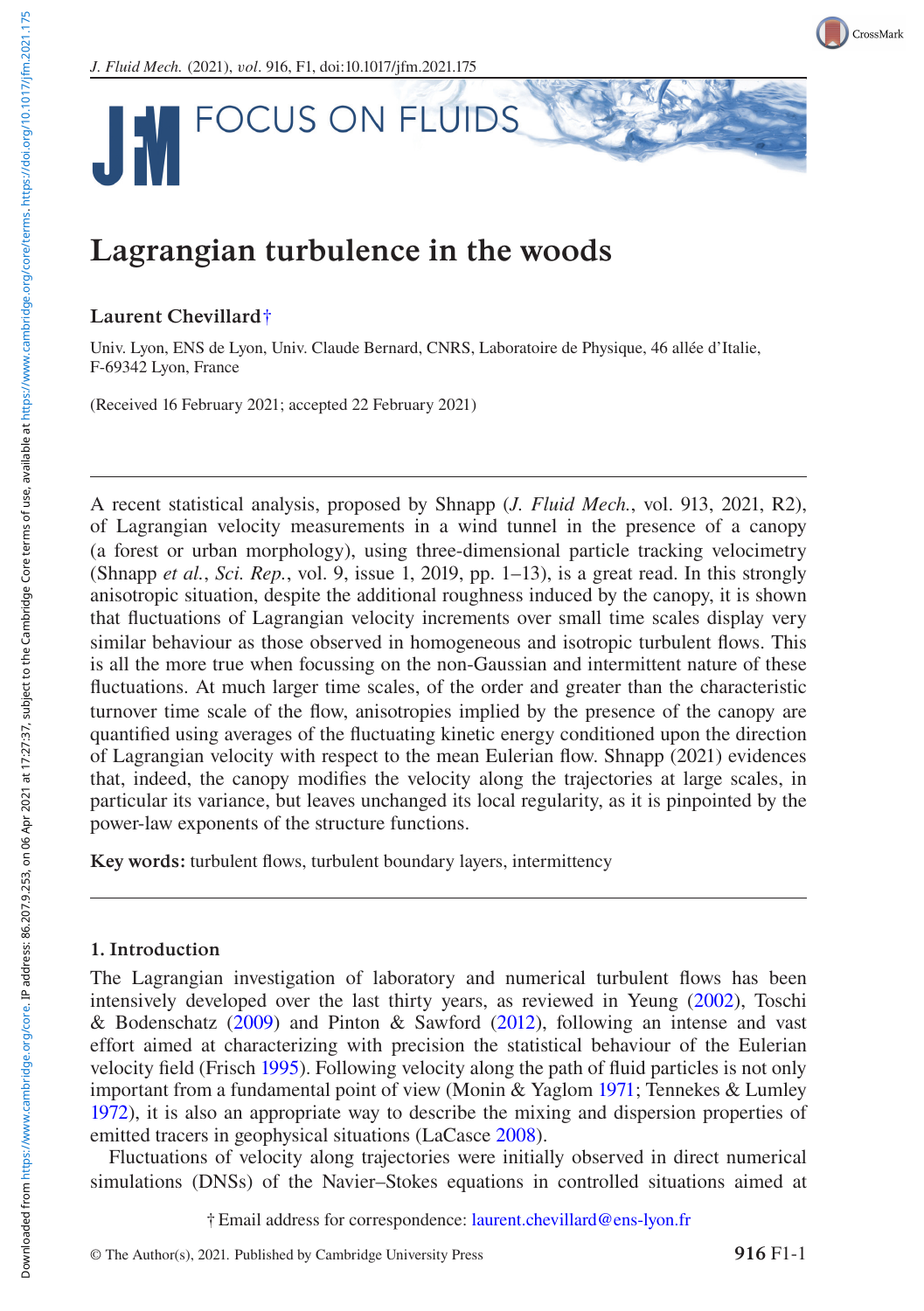## <span id="page-1-0"></span>*[L.](#page-2-0) Chevillard*

inves[tigatin](#page-3-4)g some aspects of homogeneous and isotropic turbulence (Yeung & Pope 1989; Chevillard *et al.* 2003; Biferale *et al.* 2004; Bentkamp, Lalescu & Wilczek 2019), and soon after in von Kár[mán s](#page-2-1)wirling flows (Voth, Satyanara[yan &](#page-3-5) Bodenschatz 1998; Mordant *et al.* 2001). Despite the artificial nature of the boundary conditions of DNSs, and the strong anisotropy of the experimental realisation of such flows driven by propellers, a remarkable agreement was observed in the statistical properties of the Lagrangian velocity in both situations (Arneodo *et al.* 2008). The Johns Hopkins Turbulence Database (Yu *et al.* 2012) could, for instance, be used to further confirm the picture which follows.

We recall in a few words some of the key ingredients of the phenomenology of homogeneous and isotropic turbulence in the Lagrangian framework, as reviewe[d by](#page-1-0) Chevillard *et al.* (2012). Using the notation of Shnapp (2021), the statistical and multiscale nature of a Lagrangian velocity component  $v_i(t)$ , with  $i \in \{1, 2, 3\}$ , is well captured by the following probabilistic ansatz:

$$
\Delta_{\tau} v_i = \mathcal{B}\left(\frac{\tau}{T_L}\right) \Delta_{T_L} v_i, \tag{1.1}
$$

where the velocity increment  $\Delta_{\tau} v_i(t) = v_i(t + \tau) - v(t)$  is introduced. Equation (1.1) relates an equality in probability law between the random variable  $\Delta_{\tau} v_i$ , made up of the instances of the increments along the trajectories at a given time scale  $\tau$ , and its instances  $\Delta_{T_L} v_i$  $\Delta_{T_L} v_i$  $\Delta_{T_L} v_i$ , at the large integral time scale of the [flow](#page-3-2)  $T_L$  at which velocity decorrelates, w[e](#page-3-6)ighted by a random [scal](#page-3-6)e-dependent multiplier *B*. At large scales  $\tau \gg T_L$ , *B* tends to the deterministic value 1, meaning that the increment is statistically equal to  $\Delta_{T_L} v_i$ , usually taken to be a Gaussian random variable of zero average and of variance  $2\langle v_i^2 \rangle$ , as dictated by obser[vations](#page-3-7). In the inertial [range](#page-2-0)  $\tau_{\eta} \ll \tau \ll T_L$ , where  $\tau_{\eta}$  is the Kolmogorov dissipative time scale, *B* fluctuates in the same way as  $(\tau/T_L)^h$ , the randomness being encoded in the exponent *h*. Dimensional arguments, mostly based on the irrelevance of viscosity at these scales (Tennekes & Lumley 1972), suggest that  $\langle h \rangle \approx 1/2$ , at any scale  $\tau$ . Using the language of the [mul](#page-2-2)tifractal formalism (Frisch 1995), in this statistically averaged sense, we can say that the Lagrangian velocity shares the same local regularity as that of the Brownian motion. Further analyses of experimental and numerical data (Chevillard *et al.* 2003; Arneodo *et al.* 2008) indicate that, indeed, *h* fluctuates ar[ound](#page-1-0) its mean value, independently of both the Reynolds number and the geometry of the flow, which is known as intermittency. The level of Lagrangian intermittency is observed in the right proportion compared to that measured in the Eulerian framework, consistently with the elegant theory of Borgas (1993).

#### 2. Overview

Much more could be said on the statistical b[ehavio](#page-3-5)ur of the multiplier  $\beta$  entering in (1.1), in particular on the rich and predictive physics that has been developed to include the differential action of viscosity at small scales  $\tau \ll \tau_{\eta}$ , where fluctuations of the velocity increment are similar to those of acceleration. Let us keep in mind that this ansatz is well posed and closed from a probabilistic point of view if we furthermore assume that *h* and  $\Delta_{T_L} v_i$  are statistically independent. It is then possible to derive explicit predictions for the probability density function (p.d.f.) of  $\Delta_{\tau} v_i$  and its moments (i.e. the structure functions), at any scale  $\tau$ , for a given Reynolds number and a prescribed level of intermittency.

[The](https://www.cambridge.org/core) [novelty](https://www.cambridge.org/core) [of](https://www.cambridge.org/core) [the](https://www.cambridge.org/core) [a](https://www.cambridge.org/core)nalysis of Shnapp (2021) is to show that this aforementioned Lagrangian phenomenology, initially designed for isotropic turbulent flows, gives a fair account of the fluctuations of velocity along the trajectories obtained in his wind tunnel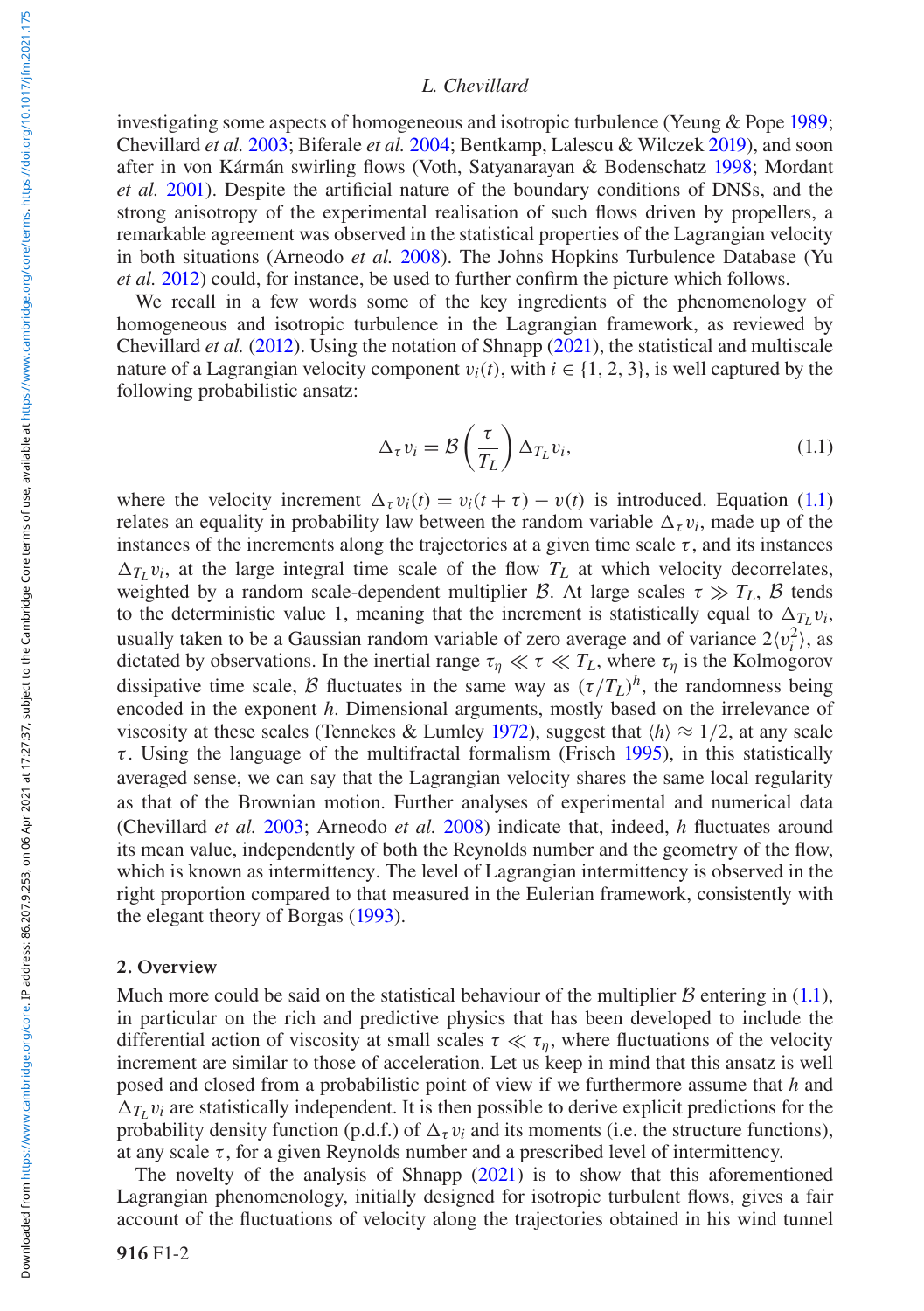## *Lagrangian turbulence in the woods*

(Shnapp *et al.* 2019). Despite the presence of a strong mean flow, and a model canopy laid out on the bottom of the tunnel, Shnapp (2021) evidences that the subset of particles flying just above this rough surface exhibits a statistical behaviour in quantitative agre[ement](#page-3-8) with the theoretical predictions [for th](#page-3-9)e velocity increment p.d.f.s and moments obtained within this formalism, with furthermore the same level of intermittency. Noticing that the characteristic height of the canop[y is of](#page-3-5) the order of  $U_{\infty}T_L$ , where  $U_{\infty}$  is the wind mean velocity, this important observation further illustrates that Lagrangian fluctuations at small scales are universal and decoupled from the large scale flow. Nonetheless, signatures of the anisotropic nature of the canopy are evidenced when comparing the variance and correlation time scales of the different components  $v_i$ , which impact  $\Delta_{T_L} v_i$ , changing weakly the distribution of *B*, similarly to what was observed by Ouellette *et al.* (2006) and Huck, Machicoane & Volk (2019).

To characterize more precisely the anisotropic nature of the large scale flow from a Lagrangian perspective, [Shnap](#page-3-5)p (2021) decomposes the set of the trajectories according to four quadrants which represent different directions of Lagrangian velocity with respect to the mean Eulerian flow. This or[iginal](#page-2-3) method of class[ificati](#page-3-10)on allows him to anal[yse the](#page-3-11) distribution of [kinet](#page-3-12)ic energy depending of the amplitude [of the](#page-3-13) streamwise component, and makes some connections with the fluctuating nature of the drag induced by the canopy.

## 3. Future

The results of Shnapp (2021) remarkably show that Lagrangian tracking experiments are an original and fert[ile ch](#page-3-14)aracte[rizatio](#page-3-15)n of realistic t[urbulen](#page-3-16)t flows, such as wind tunnels (Ayyalasomayajula *et al.* 200[6; Sh](#page-3-17)napp *et al.* 2019), [jets \(P](#page-3-18)oulain *et al.* 2004; Viggiano *et al.* 2021) and channel flows (Stelzenmuller *et al.* 2017). These newly developed techniques shed new light on Eulerian measurements and simulations of modelled canopies (Bai, Katz & Meneveau 2015; Glick *et al.* 2020), and their consequences for the intermittency phenomenon (Katul *et al.* 2006; Dupont *et al.* 2020).

<span id="page-2-0"></span>From a theoretical perspective, the Lagrangian framework naturally calls for the stochastic modelling of the trajectories using random walks, as they were developed for isotropic flows (Sawford 1991; Pope 2002; Viggiano *et al.* 2020). In the spirit of recent propositions made by Innocenti *et al.* (2020) and Shnapp *et al.* (2020), generalizing these approaches to anisotropic situations sounds like a fantastic perspective.

<span id="page-2-3"></span>Declaration of interests. The author reports no conflict of interest.

#### **REFERENCES**

- ARNEODO, A., *et al.* 2008 Universal intermittent properties of particle trajectories in highly turbulent flows. *Phys. Rev. Lett.* 100, 254504.
- <span id="page-2-2"></span><span id="page-2-1"></span>AYYALASOMAYAJULA, S., GYLFASON, A., COLLINS, L.R., BODENSCHATZ, E. & WARHAFT, Z. 2006 Lagrangian measurements of inertial particle accelerations in grid generated wind tunnel turbulence. *Phys. Rev. Lett.* 97 (14), 144507.
- BAI, K., KATZ, J. & MENEVEAU, C. 2015 Turbulent flow structure inside a canopy with complex multi-scale elements. *Boundary-Layer Meteorol.* 155 (3), 435–457.
- BENTKAMP, L., LALESCU, C.C. & WILCZEK, M. 2019 Persistent accelerations disentangle Lagrangian turbulence. *Nat. Commun.* 10, 3550.

BIFERALE, L., BOFFETTA, G., CELANI, A., DEVENISH, B.J., LANOTTE, A. & TOSCHI, F. 2004 Multifractal statistics of Lagrangian velocity and acceleration in turbulence. *Phys. Rev. Lett.* 93 (6), 064502. BORG[AS, M.S. 1993 The multifr](https://www.cambridge.org/core)actal Lagrangian nature of turbulence. *Phil. Trans. R. Soc. Lond.* A 342, 379.

CHEVILLARD, L., CASTAING, B., ARNEODO, A., LÉVÊQUE, E., PINTON, J.-F. & ROUX, S. 2012 A phenomenological theory of Eulerian and Lagrangian velocity fluctuations in turbulent flows. *C.R. Phys.* 13, 899.